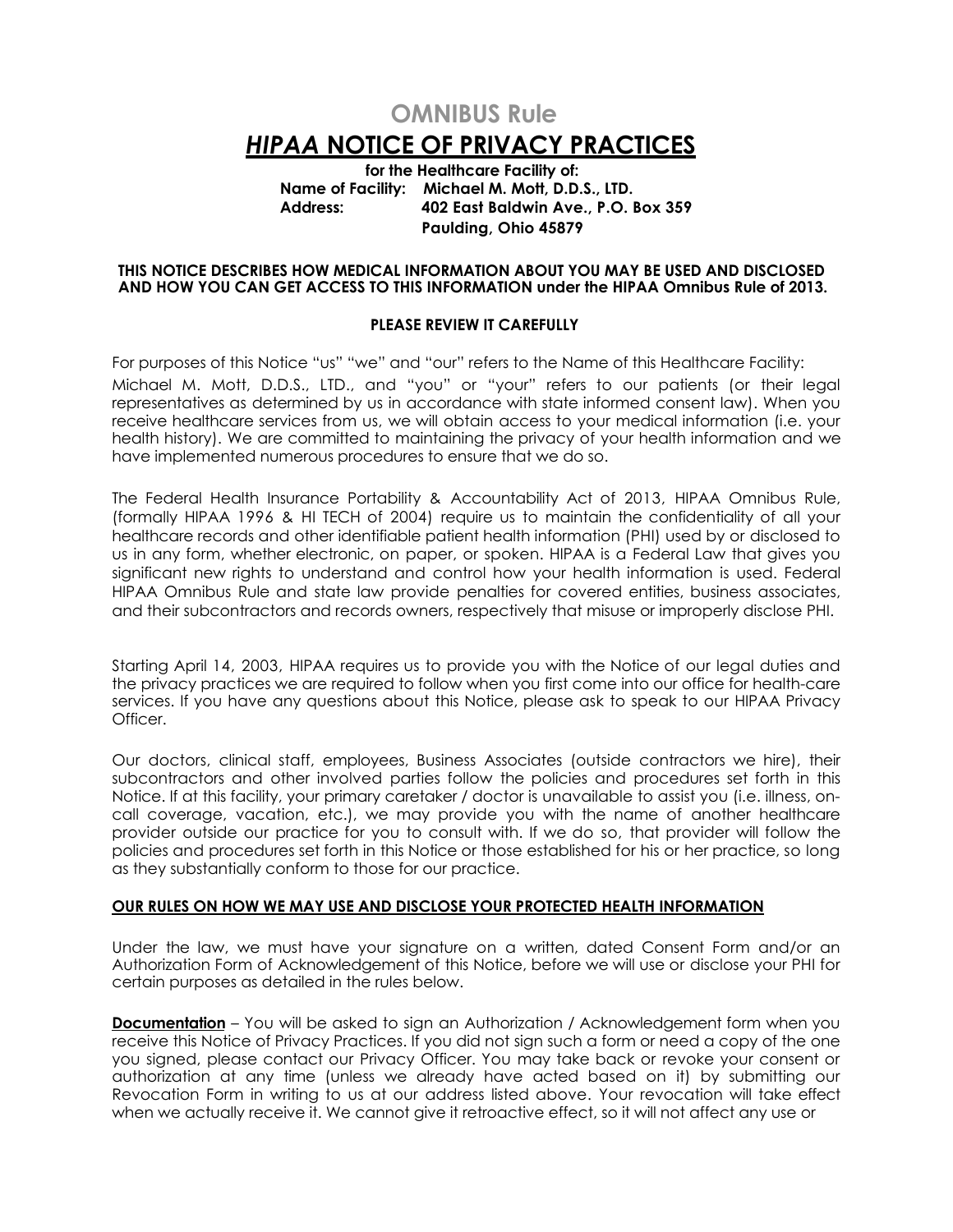disclosure that occurred in our reliance on your Consent or Authorization prior to revocation (i.e. if after we provide services to you, you revoke your authorization / acknowledgement in order to prevent us billing or collecting for those services, your revocation will have no effect because we relied on your authorization/ acknowledgement to provide services before you revoked it).

**General Rule** – If you do not sign our authorization/ acknowledgement form or if you revoke it, as a general rule (subject to exceptions described below under "Healthcare Treatment, Payment and Operations Rule" and "Special Rules"), we cannot in any manner use or disclose to anyone

(excluding you, but including payers and Business Associates) your PHI or any other information in your medical record. By law, we are unable to submit claims to payers under assignment of benefits without your signature on our authorization/ acknowledgement form. You will however be able to restrict disclosures to your insurance carrier for services for which you wish to pay "out of pocket" under the new Omnibus Rule. We will not condition treatment on you signing an authorization / acknowledgement, but we may be forced to decline you as a new patient or discontinue you as an active patient if you choose not to sign the authorization/ acknowledgement or revoke it.

# **Healthcare Treatment, Payment and Operations Rule**

With your signed consent, we may use or disclose your PHI in order:

- **[X] To provide you with or coordinate healthcare treatment and services. For** example, we may review your health history form to form a diagnosis and treatment plan, consult with other doctors about your care, delegate tasks to ancillary staff, call in prescriptions to your pharmacy, disclose needed information to your family or others so they may assist you with home care, arrange appointments with other healthcare providers, schedule lab work for you, etc.
- **MM** To bill or collect payment from you, an insurance company, a managed-care organization, a health benefits plan or another third party. For example, we may need to verify your insurance coverage, submit your PHI on claim forms in order to get reimbursed for our services, obtain pre-treatment estimates or prior authorizations from your health plan or provide your x-rays because your health plan requires them for payment; Remember, you will be able to restrict disclosures to your insurance carrier for services for which you wish to pay "out of pocket" under this new Omnibus Rule.
- **[8] To run our office, assess the quality of care our patients receive and provide you** with customer service. For example, to improve efficiency and reduce costs associated with missed appointments, we may contact you by telephone, mail or otherwise remind you of scheduled appointments, we may leave messages with whomever answers your telephone or email to contact us (but we will not give out detailed PHI), we may call you by name from the waiting room, we may ask you to put your name on a sign-in sheet, (we will cover your name just after checking you in), we may tell you about or recommend health-related products and complementary or alternative treatments that may interest you, we may review your PHI to evaluate our staff's performance, or our Privacy Officer may review your records to assist you with complaints. If you prefer that we not contact you with appointment reminders or information about treatment alternatives or health-related products and services, please notify us in writing at our address listed above and we will not use or disclose your PHI for these purposes.
- **IXIXI** New HIPAA Omnibus Rule does not require that we provide the above notice regarding Appointment Reminders, Treatment Information or Health Benefits, but we are including these as a courtesy so you understand our business practices with regards to your (PHI) protected health information.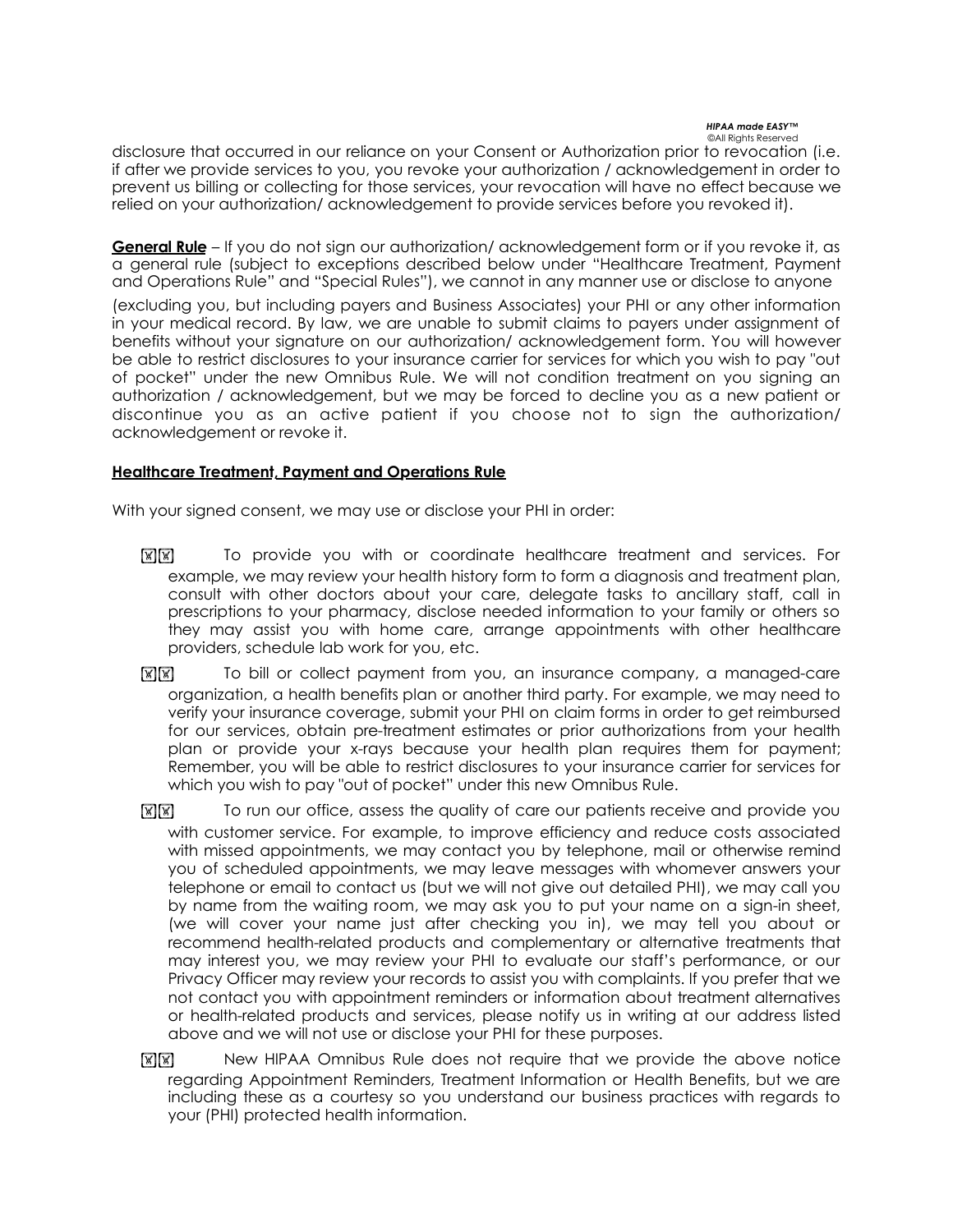Additionally you should be made aware of these protection laws on your behalf, under the new HIPAA Omnibus Rule:

- **MIXI** That **Health Insurance plans** that underwrite cannot use or disclose genetic information for underwriting purposes (this excludes certain long-term care plans). Health plans that post their NOPPs on their web sites must post these Omnibus Rule changes on their sites by the effective date of the Omnibus Rule, as well as notify you by US Mail by the Omnibus Rules effective date. Plans that do not post their NOPPs on their Web sites must provide you information about Omnibus Rule changes within 60 days of these federal revisions.
- **EXIXI Psychotherapy Notes** maintained by a healthcare provider, must state in their NOPPs that they can allow "use and disclosure" of such notes only with your written authorization.

# **Special Rules**

Notwithstanding anything else contained in this Notice, only in accordance with applicable HIPAA Omnibus Rule, and under strictly limited circumstances, we may use or disclose your PHI without your permission, consent or authorization for the following purposes:

- **MM** When required under federal, state or local law
- $\mathbb{R}$   $\mathbb{R}$  When necessary in emergencies to prevent a serious threat to your health and safety or the health and safety of other persons
- $\mathbb{R}$  $\mathbb{R}$  $\mathbb{R}$  When necessary for public health reasons (i.e. prevention or control of disease, injury or disability, reporting information such as adverse reactions to anesthesia, ineffective or dangerous medications or products, suspected abuse, neglect or exploitation of children, disabled adults or the elderly, or domestic violence)
- **MW** For federal or state government health-care oversight activities (i.e. civil rights laws, fraud and abuse investigations, audits, investigations, inspections, licensure or permitting, government programs, etc.)
- **[x] [x]** For judicial and administrative proceedings and law enforcement purposes (i.e. in response to a warrant, subpoena or court order, by providing PHI to coroners, medical examiners and funeral directors to locate missing persons, identify deceased persons or determine cause of death)
- **ME FORM** For Worker's Compensation purposes (i.e. we may disclose your PHI if you have claimed health benefits for a work-related injury or illness)
- **[K] For intelligence, counterintelligence or other national security purposes (i.e.** Veterans Affairs, U.S. military command, other government authorities or foreign military authorities may require us to release PHI about you)
- **EXIX** For organ and tissue donation (i.e. if you are an organ donor, we may release your PHI to organizations that handle organ, eye or tissue procurement, donation and transplantation)
- **MM** For research projects approved by an Institutional Review Board or a privacy board to ensure confidentiality (i.e. if the researcher will have access to your PHI because involved in your clinical care, we will ask you to sign an authorization)
- **ME** To create a collection of information that is "de-identified" (i.e. it does not personally identify you by name, distinguishing marks or otherwise and no longer can be connected to you)
- **[8] To family members, friends and others, but only if you are present and verbally** give permission. We give you an opportunity to object and if you do not, we reasonably assume, based on our professional judgment and the surrounding circumstances, that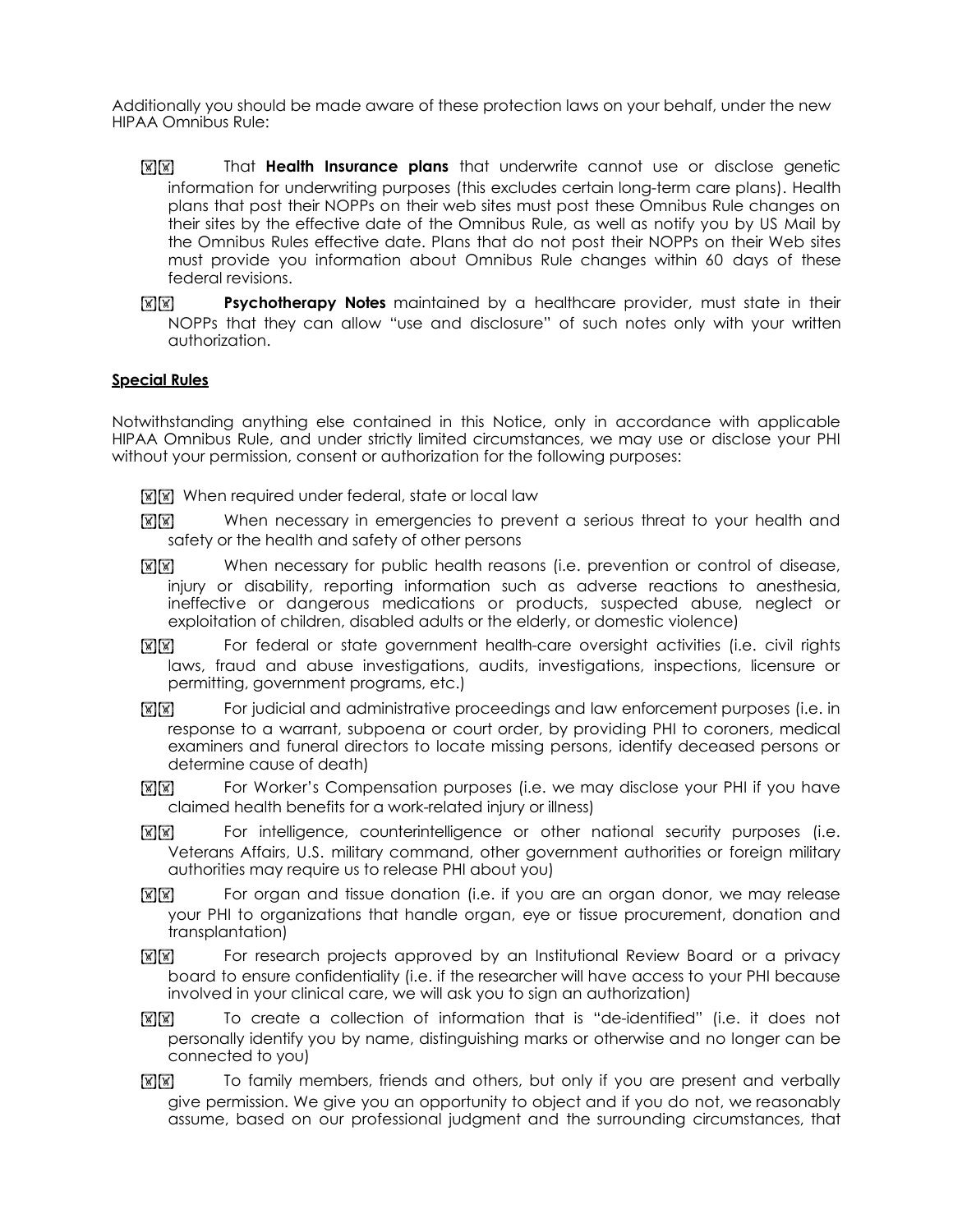you do not object (i.e. you bring someone with you into the operatory or exam room during treatment or into the conference area when we are discussing your PHI); we reasonably infer that it is in your best interest (i.e. to allow someone to pick up your records because they knew you were our patient and you asked them in writing with your signature to do so); or it is an emergency situation involving you or another person (i.e. your minor child or ward) and, respectively, you cannot consent to your care because you are incapable of doing so or you cannot consent to the other person's care because, after a reasonable attempt, we have been unable to locate you. In these emergency situations we may, based on our professional judgment and the surrounding circumstances, determine that disclosure is in the best interests of you or the other person, in which case we will disclose PHI, but only as it pertains to the care being provided and we will notify you of the disclosure as soon as possible after the care is completed. **As per HIPAA law 164.512(j) (i)… (A) Is necessary to prevent or lessen a serious or imminent threat to the health and safety of a person or the public and (B) Is to person or persons reasonably able to prevent or lessen that threat.**

# **Minimum Necessary Rule**

Our staff will not use or access your PHI unless it is necessary to do their jobs (i.e. doctors uninvolved in your care will not access your PHI; ancillary clinical staff caring for you will not access your billing information; billing staff will not access your PHI except as needed to complete the claim form for the latest visit; janitorial staff will not access your PHI). All of our team members are trained in HIPAA Privacy rules and sign strict Confidentiality Contracts with regards to protecting and keeping private your PHI. So do our Business Associates and their Subcontractors. Know that your PHI is protected several layers deep with regards to our business relations. Also, we disclose to others outside our staff, only as much of your PHI as is necessary to accomplish the recipient's lawful purposes. Still in certain cases, we may use and disclose the entire contents of your medical record:

- **MM** To you (and your legal representatives as stated above) and anyone else you list on a Consent or Authorization to receive a copy of your records
- **MM** To healthcare providers for treatment purposes (i.e. making diagnosis and treatment decisions or agreeing with prior recommendations in the medical record)
- **[x][x]** To the U.S. Department of Health and Human Services (i.e. in connection with a HIPAA complaint)
- $\mathbb{F}[\mathbb{F}]$  To others as required under federal or state law
- **MM** To our privacy officer and others as necessary to resolve your complaint or accomplish your request under HIPAA (i.e. clerks who copy records need access to your entire medical record)

In accordance with HIPAA law, we presume that requests for disclosure of PHI from another Covered Entity (as defined in HIPAA) are for the minimum necessary amount of PHI to accomplish the requestor's purpose. Our Privacy Officer will individually review unusual or non-recurring requests for PHI to determine the minimum necessary amount of PHI and disclose only that. For non-routine requests or disclosures, our Privacy Officer will make a minimum necessary determination based on, but not limited to, the following factors:

 $\mathbb{R} \times \mathbb{R}$  The amount of information being disclosed

**KIX The number of individuals or entities to whom the information is being** 

- disclosed  $\mathbb{Z}[\mathbb{X}]$  The importance of the use or disclosure
- **[स]सि]** The likelihood of further disclosure
- **MM** Whether the same result could be achieved with de-identified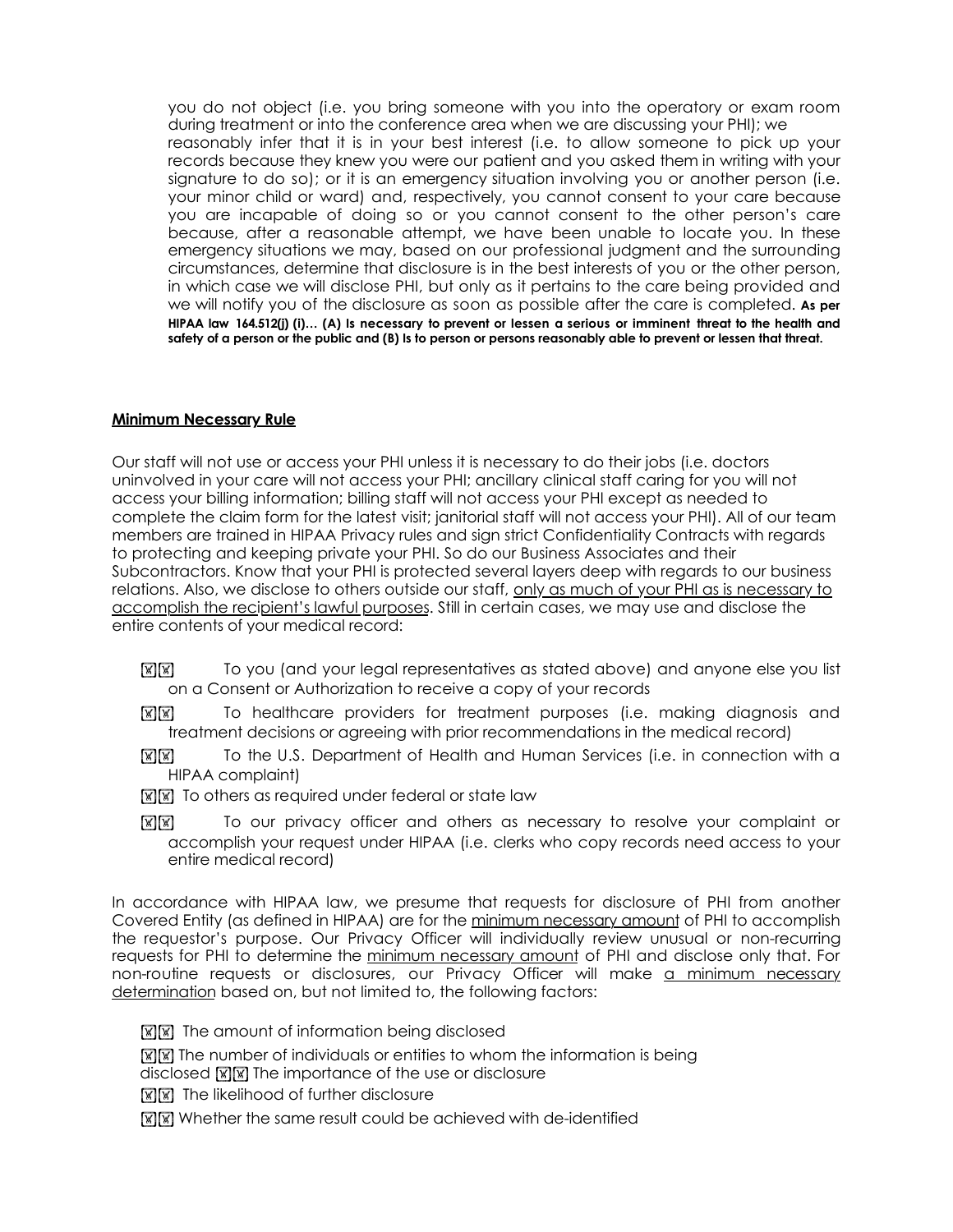information  $\mathbb{R} \times \mathbb{R}$  The technology available to protect confidentiality of the information

**MM** The cost to implement administrative, technical and security procedures to protect confidentiality

If we believe that a request from others for disclosure of your entire medical record is unnecessary, we will ask the requestor to document why this is needed, retain that documentation and make it available to you upon request.

# **Incidental Disclosure Rule**

We will take reasonable administrative, technical and security safeguards to ensure the privacy of your PHI when we use or disclose it (i.e. we shred all paper containing PHI, require employees to speak with privacy precautions when discussing PHI with you, we use computer passwords and change them periodically (i.e. when an employee leaves us), we use firewall and router protection to the federal standard, we back up our PHI data off-site and encrypted to federal standard, we do not allow unauthorized access to areas where PHI is stored or filed and/or we have any unsupervised business associates sign Business Associate Confidentiality Agreements).

However, in the event that there is a breach in protecting your PHI, we will follow Federal Guide Lines to HIPAA Omnibus Rule Standard to first evaluate the breach situation using the Omnibus Rule, 4-Factor Formula for Breach Assessment. Then we will document the situation, retain copies of the situation on file, and report all breaches (other than low probability as prescribed by the Omnibus Rule) to the US Department of Health and Human Services at: [http://www.hhs.gov/ocr/](http://www.hhs.gov/ocr/privacy/hipaa/administrative/breachnotificationrule/brinstruction.html) [privacy/hipaa/administrative/breachnotificationrule/brinstruction.html](http://www.hhs.gov/ocr/privacy/hipaa/administrative/breachnotificationrule/brinstruction.html)

We will also make proper notification to you and any other parties of significance as required by HIPAA Law.

## **Business Associate Rule**

Business Associates are defined as: an entity, (non-employee) that in the course of their work will directly / indirectly use, transmit, view, transport, hear, interpret, process or offer PHI for this Facility.

Business Associates and other third parties (if any) that receive your PHI from us will be prohibited from re-disclosing it unless required to do so by law or you give prior express written consent to the re-disclosure. Nothing in our Business Associate agreement will allow our Business Associate to violate this re-disclosure prohibition. Under Omnibus Rule, Business Associates will sign a strict confidentiality agreement binding them to keep your PHI protected and report any compromise of such information to us, you and the United States Department of Health and Human Services, as well as other required entities. Our Business Associates will also follow Omnibus Rule and have any of their Subcontractors that may directly or indirectly have contact with your PHI, sign Confidentiality Agreements to Federal Omnibus Standard.

## **Super-confidential Information Rule**

If we have PHI about you regarding communicable diseases, disease testing, alcohol or substance abuse diagnosis and treatment, or psychotherapy and mental health records (superconfidential information under the law), we will not disclose it under the General or Healthcare Treatment, Payment and Operations Rules (see above) without your first signing and properly completing our Consent form (i.e. you specifically must initial the type of super-confidential information we are allowed to disclose). If you do not specifically authorize disclosure by initialing the super-confidential information, we will not disclose it unless authorized under the Special Rules (see above) (i.e. we are required by law to disclose it). If we disclose super-confidential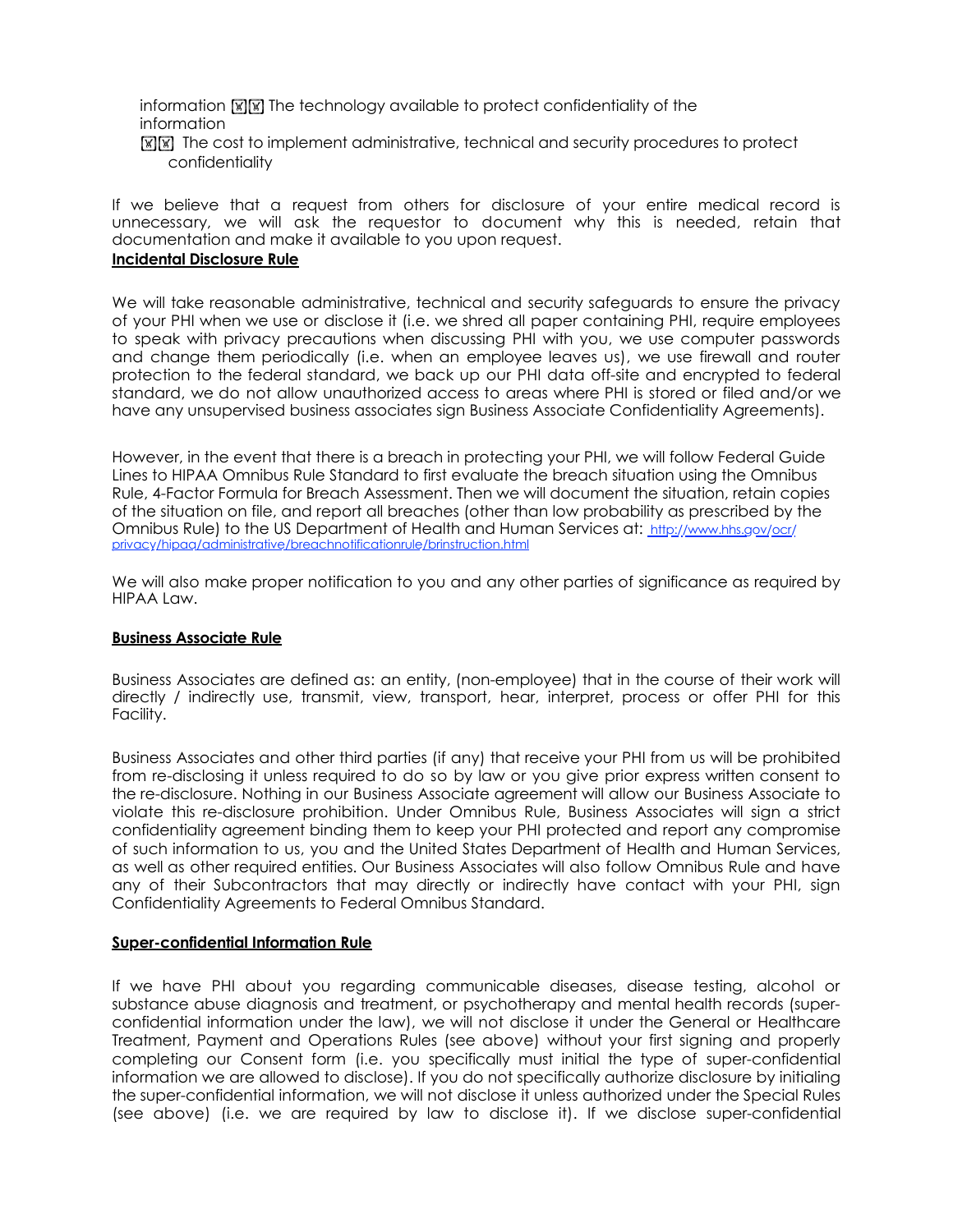information (either because you have initialed the consent form or the Special Rules authorizing us to do so), we will comply with state and federal law that requires us to warn the recipient in writing that re-disclosure is prohibited.

# **Changes to Privacy Policies Rule**

We reserve the right to change our privacy practices (by changing the terms of this Notice) at any time as authorized by law. The changes will be effective immediately upon us making them. They will apply to all PHI we create or receive in the future, as well as to all PHI created or received by us in the past (i.e. to PHI about you that we had before the changes took effect). If we make changes, we will post the changed Notice, along with its effective date, in our office and on our website. Also, upon request, you will be given a copy of our current Notice.

# **Authorization Rule**

We will not use or disclose your PHI for any purpose or to any person other than as stated in the rules above without your signature on our specifically worded, written Authorization / Acknowledgement Form (not a Consent or an Acknowledgement). If we need your Authorization, we must obtain it via a specific Authorization Form, which may be separate from any Authorization / Acknowledgement we may have obtained from you. We will not condition your treatment here on whether you sign the Authorization (or not).

## **Marketing and Fund Raising Rules**

## **Limitations on the disclosure of PHI regarding Remuneration**

The disclosure or sale of your PHI without authorization is prohibited. Under the new HIPAA Omnibus Rule, this would exclude disclosures for public health purposes, for treatment / payment for healthcare, for the sale, transfer, merger, or consolidation of all or part of this facility and for related due diligence, to any of our Business Associates, in connection with the business associate's performance of activities for this facility, to a patient or beneficiary upon request, and as required by law. In addition, the disclosure of your PHI for research purposes or for any other purpose permitted by HIPAA will not be considered a prohibited disclosure if the only reimbursement received is "a reasonable, cost-based fee" to cover the cost to prepare and transmit your PHI which would be expressly permitted by law. Notably, under the Omnibus Rule, an authorization to disclose PHI must state that the disclosure will result in remuneration to the Covered Entity. Notwithstanding the changes in the Omnibus Rule, the disclosure of limited data sets (a form of PHI with a number of identifiers removed in accordance with specific HIPAA requirements) for remuneration pursuant to existing agreements is permissible until September 22, 2014, so long as the agreement is not modified within one year before that date.

## **Limitation on the Use of PHI for Paid Marketing**

We will, in accordance with Federal and State Laws, obtain your written authorization to use or disclose your PHI for marketing purposes, (i.e.: to use your photo in ads) but not for activities that constitute treatment or healthcare operations. To clarify, *Marketing* is defined by HIPAA's Omnibus Rule, as "a communication about a product or service that encourages recipients . . .

to purchase or use the product or service." Under the Omnibus Rule, we will obtain a written authorization from you prior to recommending you to an alternative therapist, or non-associated Healthcare Covered Entity.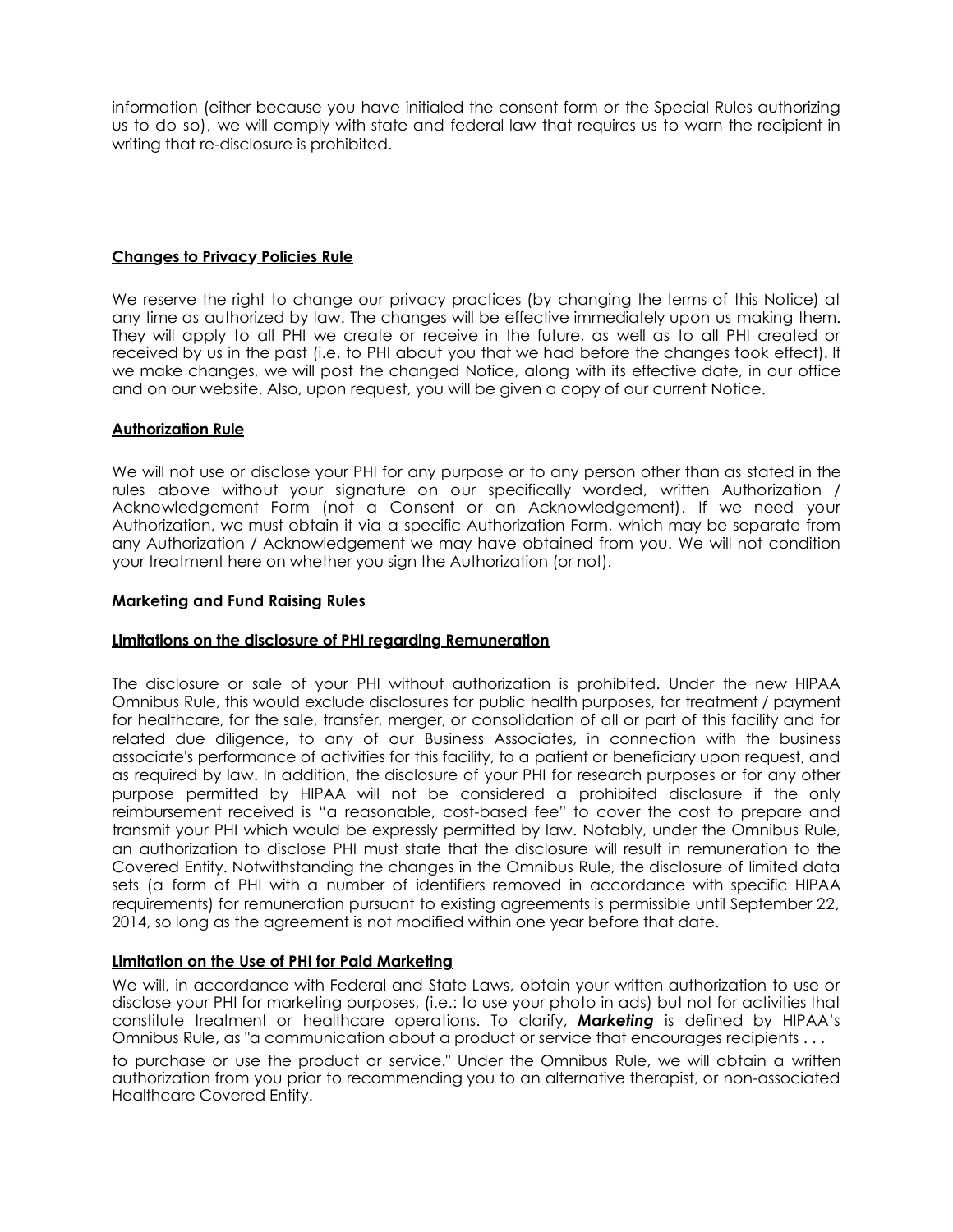Under Omnibus Rule we will obtain your written authorization prior to using your PHI or making any treatment or healthcare recommendations, should financial remuneration for making the communication be involved from a third party whose product or service we might promote (i.e.: businesses offering this facility incentives to promote their products or services to you). This will also apply to our Business Associate who may receive such remuneration for making a treatment or healthcare recommendations to you. All such recommendations will be limited without your expressed written permission.

We must clarify to you that financial remuneration does not include "as in-kind payments" and payments for a purpose to implement a disease management program. Any promotional gifts of nominal value are not subject to the authorization requirement, and we will abide by the set terms of the law to accept or reject these.

The only exclusion to this would include: "refill reminders", so long as the remuneration for making such a communication is "reasonably related to our cost" for making such a communication. In accordance with law, this facility and our Business Associates will only ever seek reimbursement from you for permissible costs that include: labor, supplies, and postage. Please note that

"generic equivalents" , "adherence to take medication as directed" and "self-administered drug or delivery system communications" are all considered to be "refill reminders."

Face-to-face marketing communications, such as sharing with you, a written product brochure or pamphlet, is permissible under current HIPAA Law.

# **Flexibility on the Use of PHI for Fundraising**

Under the HIPAA Omnibus Rule use of PHI is more flexible and does not require your authorization should we choose to include you in any fund raising efforts attempted at this facility? However, we will offer the opportunity for you to "opt out" of receiving future fundraising communications. Simply let us know that you want to "opt out" of such situations. There will be a statement on your *HIPAA Patient Acknowledgement Form* where you can choose to "opt out". Our commitment to care and treat you will in no way effect your decision to participate or not participate in our fund raising efforts.

## **Improvements to Requirements for Authorizations Related to Research**

Under HIPAA Omnibus Rule, we may seek authorizations from you for the use of your PHI for future research. However, we would have to make clear what those uses are in detail.

Also, if we request of you a compound authorization with regards to research, this facility would clarify that when a compound authorization is used, and research-related treatment is conditioned upon your authorization, the compound authorization will differentiate between the conditioned and unconditioned components.

## **YOUR RIGHTS REGARDING YOUR PROTECTED HEALTH INFORMATION**

If you got this Notice via email or website, you have the right to get, at any time, a paper copy by asking our Privacy Officer. Also, you have the following additional rights regarding PHI we maintain about you:

## **To Inspect and Copy**

You have the right to see and get a copy of your PHI including, but not limited to, medical and billing records by submitting a written request to our Privacy Officer. Original records will not leave the premises, will be available for inspection only during our regular business hours, and only if our Privacy Officer is present at all times. You may ask us to give you the copies in a format other than photocopies (and we will do so unless we determine that it is impractical) or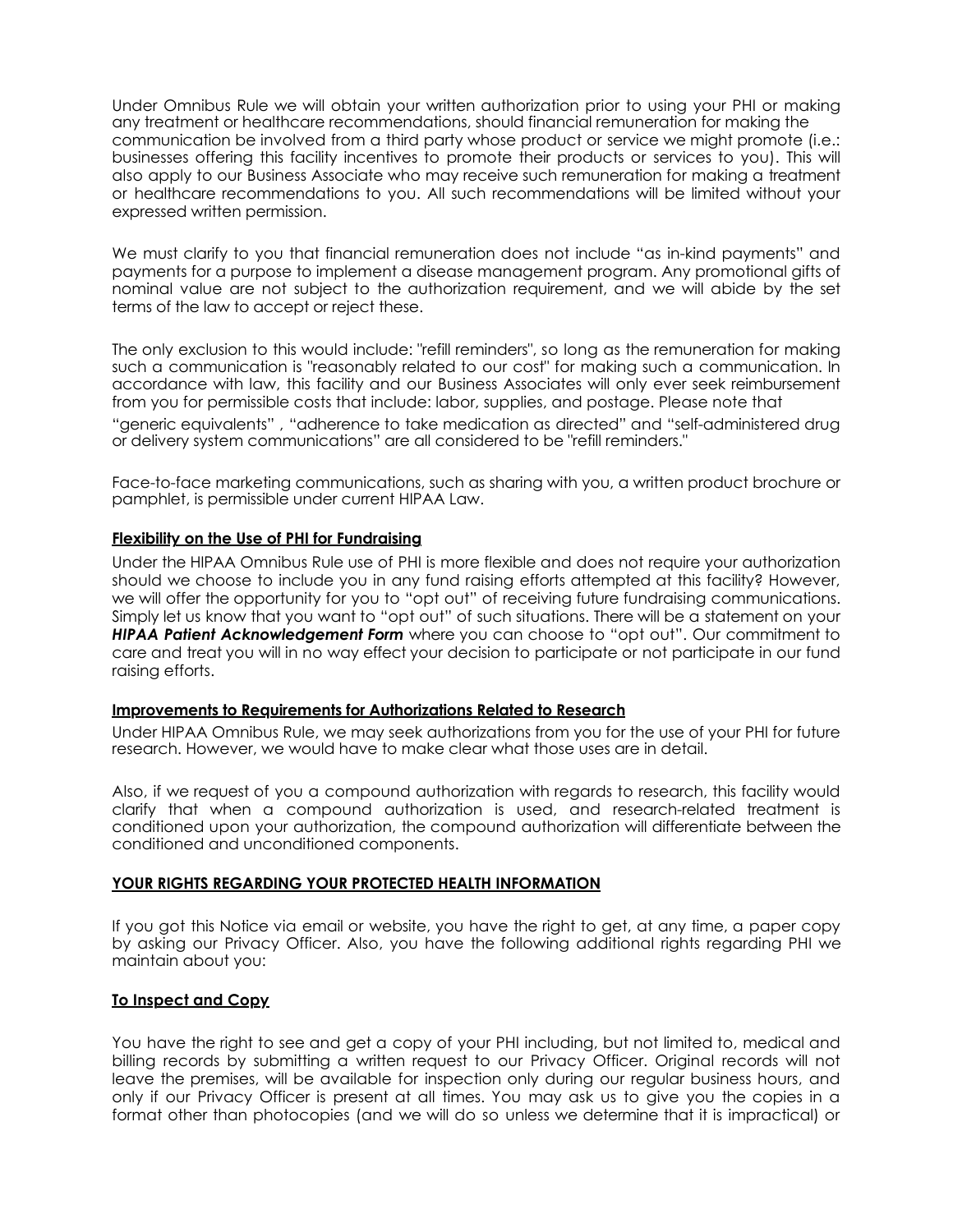ask us to prepare a summary in lieu of the copies. We may charge you a fee not to exceed state law to recover our costs (including postage, supplies, and staff time as applicable, but excluding staff time for search and retrieval) to duplicate or summarize your PHI. We will not condition release of the copies on summary of payment of your outstanding balance for professional services if you have one). We will comply with Federal Law to provide your PHI in an electronic format within the 30 days, to Federal specification, when you provide us with proper written request. Paper copy will also be made available. We will respond to requests in a timely manner, without delay for legal review, or, in less than thirty days if submitted in writing, and in ten business days or less if malpractice litigation or pre-suit production is involved. We may deny your request in certain limited circumstances (i.e. we do not have the PHI, it came from a confidential source, etc.). If we deny your request, you may ask for a review of that decision. If required by law, we will select a licensed health-care professional (other than the person who denied your request initially) to review the denial and we will follow his or her decision. If we select a licensed healthcare professional who is not affiliated with us, we will ensure a Business Associate Agreement is executed that prevents re-disclosure of your PHI without your consent by that outside professional.

# **To Request Amendment / Correction**

If another doctor involved in your care tells us in writing to change your PHI, we will do so as expeditiously as possible upon receipt of the changes and will send you written confirmation that we have made the changes. If you think PHI we have about you is incorrect, or that something important is missing from your records, you may ask us to amend or correct it (so long as we have it) by submitting a "**Request for Amendment / Correction"** form to our Privacy Officer. We will act on your request within 30 days from receipt but we may extend our response time (within the 30-day period) no more than once and by no more than 30 days, or as per Federal Law allowances, in which case we will notify you in writing why and when we will be able to respond. If we grant your request, we will let you know within five business days, make the changes by noting (not deleting) what is incorrect or incomplete and adding to it the changed language, and send the changes within 5 business days to persons you ask us to and persons we know may rely on incorrect or incomplete PHI to your detriment (or already have). We may deny your request under certain circumstances (i.e. it is not in writing, it does not give a reason why you want the change, we did not create the PHI you want changed (and the entity that did can be contacted), it was compiled for use in litigation, or we determine it is accurate and complete). If we deny your request, we will (in writing within 5 business days) tell you why and how to file a complaint with us if you disagree, that you may submit a written disagreement with our denial (and we may submit a written rebuttal and give you a copy of it), that you may ask us to disclose your initial request and our denial when we make future disclosure of PHI pertaining to your request, and that you may complain to us and the U.S. Department of Health and Human Services.

# **To an Accounting of Disclosures**

You may ask us for a list of those who got your PHI from us by submitting a "**Request for Accounting of Disclosures**" form to us. The list will not cover some disclosures (i.e. PHI given to you, given to your legal representative, given to others for treatment, payment or health-careoperations purposes). Your request must state in what form you want the list (i.e. paper or electronically) and the time period you want us to cover, which may be up to but not more than the last six years (excluding dates before April 14, 2003). If you ask us for this list more than once in a 12-month period, we may charge you a reasonable, cost-based fee to respond, in which case we will tell you the cost before we incur it and let you choose if you want to withdraw or modify your request to avoid the cost.

# **To Request Restrictions**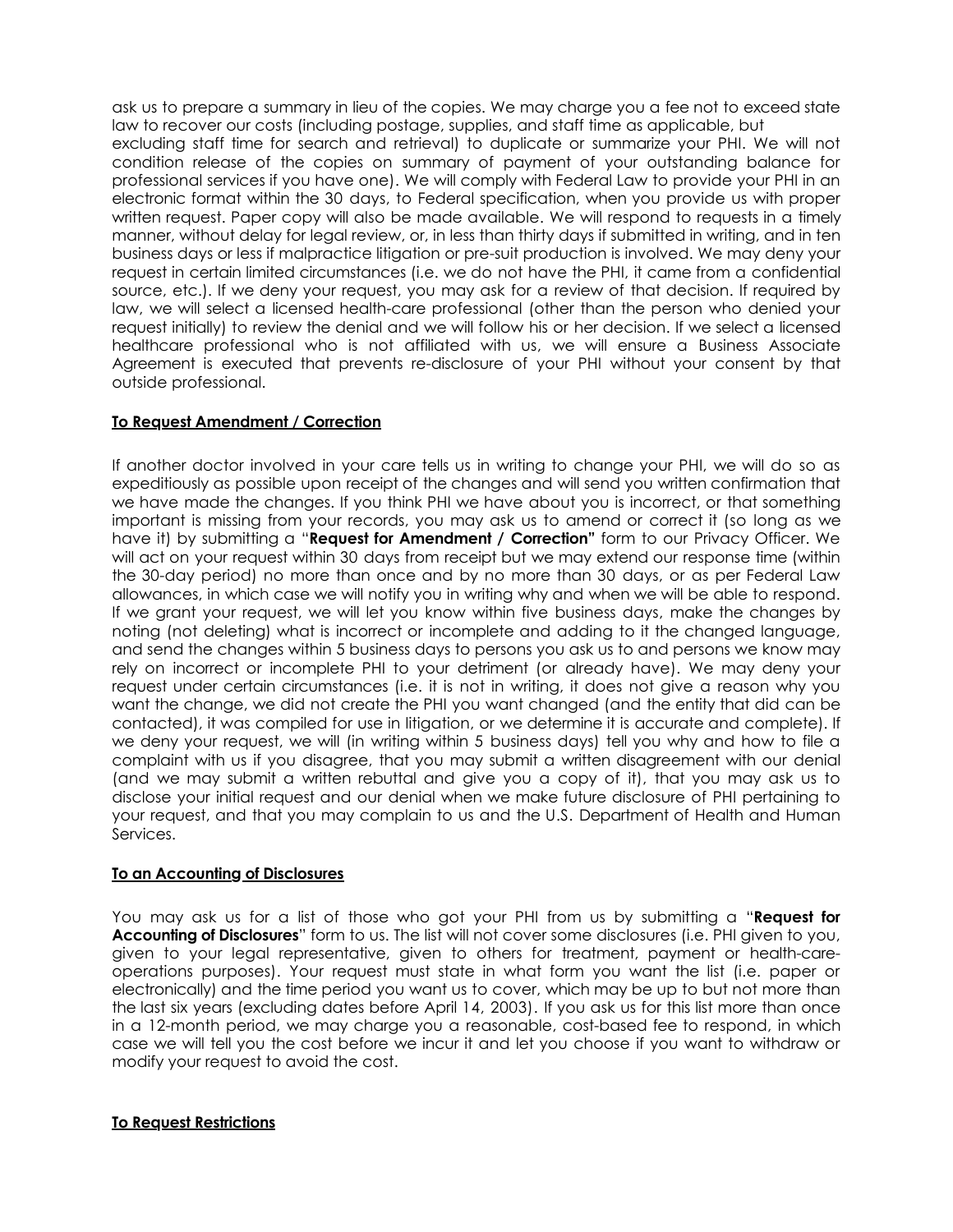You may ask us to limit how your PHI is used and disclosed (i.e. in addition to our rules as set forth in this Notice) by submitting a written "**Request for Restrictions on Use, Disclosure**" form to us (i.e. you may not want us to disclose your surgery to family members or friends involved in paying for our services or providing your home care). If we agree to these additional limitations, we will follow them except in an emergency where we will not have time to check for limitations. Also, in some circumstances we may be unable to grant your request (i.e. we are required by law to use or disclose your PHI in a manner that you want restricted, you signed an Authorization Form, which you may revoke, that allows us to use or disclose your PHI in the manner you want restricted; in an emergency).

# **To Request Alternative Communications**

You may ask us to communicate with you in a different way or at a different place by submitting a written "**Request for Alternative Communication**" Form to us. We will not ask you why and we will accommodate all reasonable requests (which may include: to send appointment reminders in closed envelopes rather than by postcards, to send your PHI to a post office box instead of your home address, to communicate with you at a telephone number other than your home number). You must tell us the alternative means or location you want us to use and explain to our satisfaction how payment to us will be made if we communicate with you as you request.

# **To Complain or Get More Information**

We will follow our rules as set forth in this Notice. If you want more information or if you believe your privacy rights have been violated (i.e. you disagree with a decision of ours about inspection / copying, amendment / correction, accounting of disclosures, restrictions or alternative communications), we want to make it right. We never will penalize you for filing a complaint. To do so, please file a formal, written complaint within 180 days with:

The U.S. Department of Health & Human Services Office of Civil Rights 200 Independence Ave., S.W. Washington, DC 20201 877.696.6775

Or, submit a written Complaint form to us at the following address:

| Our Privacy Officer: Dr. Michael M. Mott |                                     |
|------------------------------------------|-------------------------------------|
| Office Name:                             | Michael M. Mott, D.D.S., LTD.       |
| Office Address:                          | 402 East Baldwin Ave., P.O. Box 359 |
|                                          | Paulding, Ohio 45879                |
| Office Phone:                            | (419) 399-3394                      |
| Office Fax:                              | (419) 399-3394                      |
| Email Address:                           | mottdds@hotmail.com                 |

You may get your "**HIPAA Complaint"** form by calling our privacy officer.

These privacy practices are in accordance with the original HIPAA enforcement effective April 14, 2003, and undated to Omnibus Rule effective March 26, 2013 and will remain in effect until we replace them as specified by Federal and/or State Law.